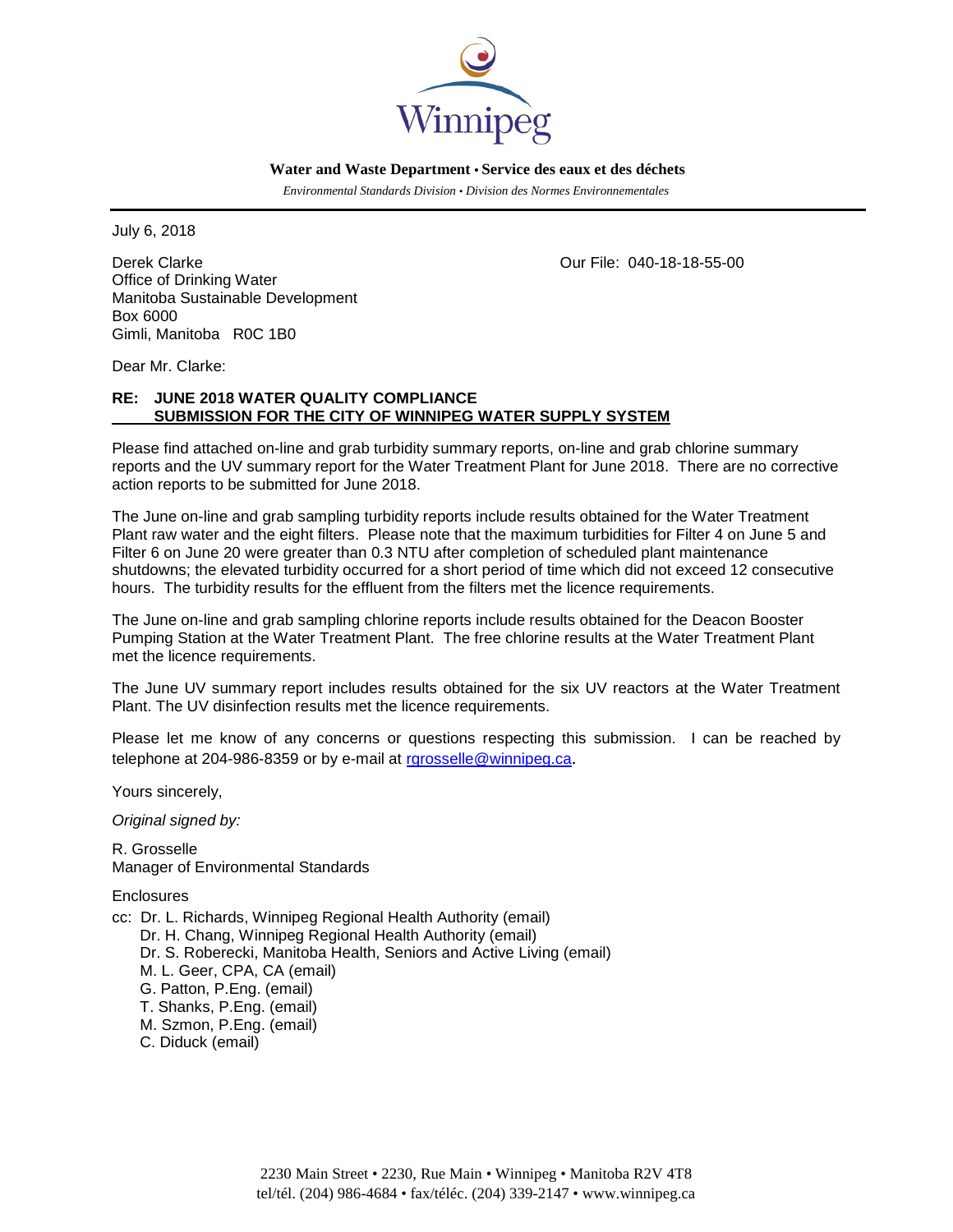

# **CITY OF WINNIPEG** WATER WATER WATER WATER System Code: 252.00

# WATER AND WASTE DEPARTMENT **Licence Number: PWS-09-412-01**

WATER SERVICES WATER TREATMENT PLANT TURBIDITY ON-LINE MONITORING REPORT

| $\overline{a}$<br>June 2018 Turbidity (NTU)                  |                                                                                                                                            |      |      |                                   |      |                                   |      |                                   |      |                                  |           |                                   |      |                                  |      |                                   |      |                                   |
|--------------------------------------------------------------|--------------------------------------------------------------------------------------------------------------------------------------------|------|------|-----------------------------------|------|-----------------------------------|------|-----------------------------------|------|----------------------------------|-----------|-----------------------------------|------|----------------------------------|------|-----------------------------------|------|-----------------------------------|
|                                                              |                                                                                                                                            | Raw  |      | Filter #1                         |      | Filter #2                         |      | Filter #3                         |      | Filter #4                        | Filter #5 |                                   |      | Filter #6                        |      | Filter #7                         |      | Filter #8                         |
|                                                              | Date                                                                                                                                       | Avg  | Avg  | Max                               | Avg  | Max                               | Avg  | Max                               | Avg  | Max                              | Avg       | Max                               | Avg  | Max                              | Avg  | Max                               | Avg  | Max                               |
|                                                              | 1/06/2018                                                                                                                                  | 1.02 | 0.08 | 0.13                              | 0.03 | 0.06                              | 0.09 | 0.15                              | 0.06 | 0.06                             | 0.01      | 0.01                              | 0.03 | 0.04                             | 0.01 | 0.04                              | 0.01 | 0.01                              |
|                                                              | 2/06/2018                                                                                                                                  | 0.95 | 0.07 | 0.10                              | 0.03 | 0.07                              | 0.10 | 0.12                              | 0.05 | 0.12                             | 0.00      | 0.03                              | 0.05 | 0.08                             | 0.01 | 0.02                              | 0.01 | 0.01                              |
|                                                              | 3/06/2018                                                                                                                                  | 0.65 | 0.10 | 0.14                              | 0.03 | 0.05                              | 0.08 | 0.16                              | 0.05 | 0.10                             | 0.00      | 0.03                              | 0.04 | 0.09                             | 0.01 | 0.04                              | 0.01 | 0.01                              |
|                                                              | 4/06/2018                                                                                                                                  | 0.68 | 0.08 | 0.14                              | 0.03 | 0.07                              | 0.08 | 0.11                              | 0.07 | 0.08                             | 0.01      | 0.02                              | 0.06 | 0.07                             | 0.01 | 0.04                              | 0.01 | 0.01                              |
|                                                              | 5/06/2018                                                                                                                                  | 0.79 | 0.05 | 0.16                              | 0.02 | 0.11                              | 0.05 | 0.18                              | 0.03 | 0.33                             | 0.00      | 0.01                              | 0.03 | 0.22                             | 0.02 | 0.14                              | 0.01 | 0.08                              |
|                                                              | 6/06/2018                                                                                                                                  | 1.02 | 0.07 | 0.12                              | 0.02 | 0.04                              | 0.07 | 0.12                              | 0.07 | 0.30                             | 0.04      | 0.26                              | 0.10 | 0.21                             | 0.04 | 0.20                              | 0.03 | 0.11                              |
|                                                              | 7/06/2018                                                                                                                                  | 0.84 | 0.05 | 0.11                              | 0.01 | 0.05                              | 0.05 | 0.10                              | 0.06 | 0.20                             | 0.02      | 0.05                              | 0.06 | 0.08                             | 0.01 | 0.06                              | 0.01 | 0.03                              |
|                                                              | 8/06/2018                                                                                                                                  | 0.79 | 0.02 | 0.07                              | 0.01 | 0.06                              | 0.04 | 0.06                              | 0.03 | 0.06                             | 0.02      | 0.06                              | 0.05 | 0.10                             | 0.02 | 0.03                              | 0.01 | 0.03                              |
|                                                              | 9/06/2018                                                                                                                                  | 0.83 | 0.03 | 0.05                              | 0.01 | 0.04                              | 0.04 | 0.08                              | 0.03 | 0.05                             | 0.02      | 0.04                              | 0.05 | 0.08                             | 0.02 | 0.05                              | 0.01 | 0.01                              |
|                                                              | 10/06/2018                                                                                                                                 | 0.93 | 0.03 | 0.05                              | 0.01 | 0.03                              | 0.04 | 0.07                              | 0.03 | 0.09                             | 0.02      | 0.03                              | 0.05 | 0.08                             | 0.02 | 0.04                              | 0.01 | 0.01                              |
|                                                              | 11/06/2018                                                                                                                                 | 0.92 | 0.03 | 0.05                              | 0.01 | 0.03                              | 0.04 | 0.08                              | 0.04 | 0.05                             | 0.03      | 0.05                              | 0.06 | 0.09                             | 0.02 | 0.04                              | 0.01 | 0.01                              |
|                                                              | 12/06/2018                                                                                                                                 | 0.89 | 0.03 | 0.06                              | 0.01 | 0.05                              | 0.05 | 0.06                              | 0.04 | 0.07                             | 0.02      | 0.04                              | 0.07 | 0.09                             | 0.02 | 0.03                              | 0.01 | 0.01                              |
|                                                              | 13/06/2018                                                                                                                                 | 0.91 | 0.04 | 0.05                              | 0.01 | 0.04                              | 0.04 | 0.09                              | 0.05 | 0.08                             | 0.03      | 0.05                              | 0.07 | 0.11                             | 0.02 | 0.04                              | 0.01 | 0.01                              |
|                                                              | 14/06/2018                                                                                                                                 | 1.07 | 0.04 | 0.07                              | 0.02 | 0.04                              | 0.04 | 0.09                              | 0.05 | 0.09                             | 0.02      | 0.04                              | 0.07 | 0.12                             | 0.02 | 0.05                              | 0.01 | 0.01                              |
|                                                              | 15/06/2018                                                                                                                                 | 1.09 | 0.04 | 0.09                              | 0.02 | 0.06                              | 0.05 | 0.08                              | 0.08 | 0.10                             | 0.03      | 0.05                              | 0.09 | 0.11                             | 0.02 | 0.04                              | 0.01 | 0.02                              |
|                                                              | 16/06/2018                                                                                                                                 | 1.02 | 0.04 | 0.05                              | 0.01 | 0.05                              | 0.05 | 0.06                              | 0.08 | 0.11                             | 0.03      | 0.08                              | 0.11 | 0.13                             | 0.02 | 0.02                              | 0.01 | 0.01                              |
|                                                              | 17/06/2018                                                                                                                                 | 1.02 | 0.06 | 0.07                              | 0.02 | 0.03                              | 0.04 | 0.07                              | 0.08 | 0.14                             | 0.03      | 0.04                              | 0.11 | 0.16                             | 0.02 | 0.04                              | 0.01 | 0.01                              |
|                                                              | 18/06/2018                                                                                                                                 | 1.13 | 0.05 | 0.09                              | 0.01 | 0.04                              | 0.04 | 0.06                              | 0.12 | 0.15                             | 0.04      | 0.05                              | 0.15 | 0.16                             | 0.02 | 0.04                              | 0.01 | 0.02                              |
|                                                              | 19/06/2018                                                                                                                                 | 1.16 | 0.06 | 0.07                              | 0.01 | 0.04                              | 0.06 | 0.10                              | 0.05 | 0.16                             | 0.03      | 0.05                              | 0.07 | 0.19                             | 0.02 | 0.03                              | 0.01 | 0.02                              |
|                                                              | 20/06/2018                                                                                                                                 | 1.25 | 0.07 | 0.14                              | 0.02 | 0.07                              | 0.04 | 0.10                              | 0.02 | 0.06                             | 0.04      | 0.08                              | 0.03 | 0.38                             | 0.02 | 0.08                              | 0.01 | 0.04                              |
|                                                              | 21/06/2018                                                                                                                                 | 1.24 | 0.07 | 0.10                              | 0.01 | 0.05                              | 0.05 | 0.08                              | 0.01 | 0.04                             | 0.03      | 0.06                              | 0.04 | 0.06                             | 0.02 | 0.04                              | 0.01 | 0.01                              |
|                                                              | 22/06/2018                                                                                                                                 | 1.26 | 0.08 | 0.12                              | 0.01 | 0.05                              | 0.05 | 0.07                              | 0.01 | 0.03                             | 0.03      | 0.10                              | 0.04 | 0.09                             | 0.02 | 0.06                              | 0.01 | 0.01                              |
|                                                              | 23/06/2018                                                                                                                                 | 1.32 | 0.11 | 0.12                              | 0.01 | 0.06                              | 0.05 | 0.08                              | 0.01 | 0.03                             | 0.04      | 0.07                              | 0.03 | 0.06                             | 0.02 | 0.03                              | 0.01 | 0.01                              |
|                                                              | 24/06/2018                                                                                                                                 | 1.35 | 0.12 | 0.15                              | 0.03 | 0.05                              | 0.06 | 0.11                              | 0.02 | 0.05                             | 0.04      | 0.07                              | 0.04 | 0.08                             | 0.03 | 0.05                              | 0.01 | 0.01                              |
|                                                              | 25/06/2018                                                                                                                                 | 1.25 | 0.13 | 0.18                              | 0.03 | 0.06                              | 0.07 | 0.08                              | 0.02 | 0.05                             | 0.05      | 0.07                              | 0.04 | 0.08                             | 0.03 | 0.05                              | 0.01 | 0.02                              |
|                                                              | 26/06/2018                                                                                                                                 | 1.21 | 0.11 | 0.17                              | 0.03 | 0.08                              | 0.08 | 0.11                              | 0.03 | 0.04                             | 0.05      | 0.09                              | 0.04 | 0.08                             | 0.03 | 0.06                              | 0.01 | 0.01                              |
|                                                              | 27/06/2018                                                                                                                                 | 1.32 | 0.04 | 0.08                              | 0.03 | 0.06                              | 0.07 | 0.13                              | 0.03 | 0.07                             | 0.06      | 0.09                              | 0.05 | 0.08                             | 0.03 | 0.05                              | 0.01 | 0.03                              |
|                                                              | 28/06/2018                                                                                                                                 | 1.87 | 0.04 | 0.07                              | 0.03 | 0.06                              | 0.07 | 0.12                              | 0.02 | 0.10                             | 0.05      | 0.09                              | 0.04 | 0.08                             | 0.03 | 0.07                              | 0.01 | 0.01                              |
|                                                              | 29/06/2018                                                                                                                                 | 2.21 | 0.04 | 0.07                              | 0.03 | 0.06                              | 0.07 | 0.13                              | 0.02 | 0.06                             | 0.07      | 0.08                              | 0.04 | 0.07                             | 0.03 | 0.06                              | 0.01 | 0.01                              |
|                                                              | 30/06/2018                                                                                                                                 | 1.83 | 0.04 | 0.08                              | 0.04 | 0.08                              | 0.10 | 0.12                              | 0.03 | 0.05                             | 0.08      | 0.11                              | 0.04 | 0.07                             | 0.04 | 0.06                              | 0.01 | 0.02                              |
| Compliance with Turbidity Standard, $C = B/A \times 100\%$ : | Total Number of Measurements Taken, A:<br>Turbidity Standard for Monitoring Location (NTU):<br>Number of Measurements Meeting Standard, B: |      |      | 15207<br>0.3<br>15207<br>100.000% |      | 13491<br>0.3<br>13491<br>100.000% |      | 15325<br>0.3<br>15325<br>100.000% |      | 13810<br>0.3<br>13795<br>99.891% |           | 16016<br>0.3<br>16016<br>100.000% |      | 14589<br>0.3<br>14588<br>99.993% |      | 14628<br>0.3<br>14628<br>100.000% |      | 15359<br>0.3<br>15359<br>100.000% |

File Path: N:\Water Treatment Branch\Administration\Reports\Regulatory Submissions\Turbidity\2018\06-June

**Submitted By (Print):** 

M.Szmon

Signature: Original signed by M. Szmon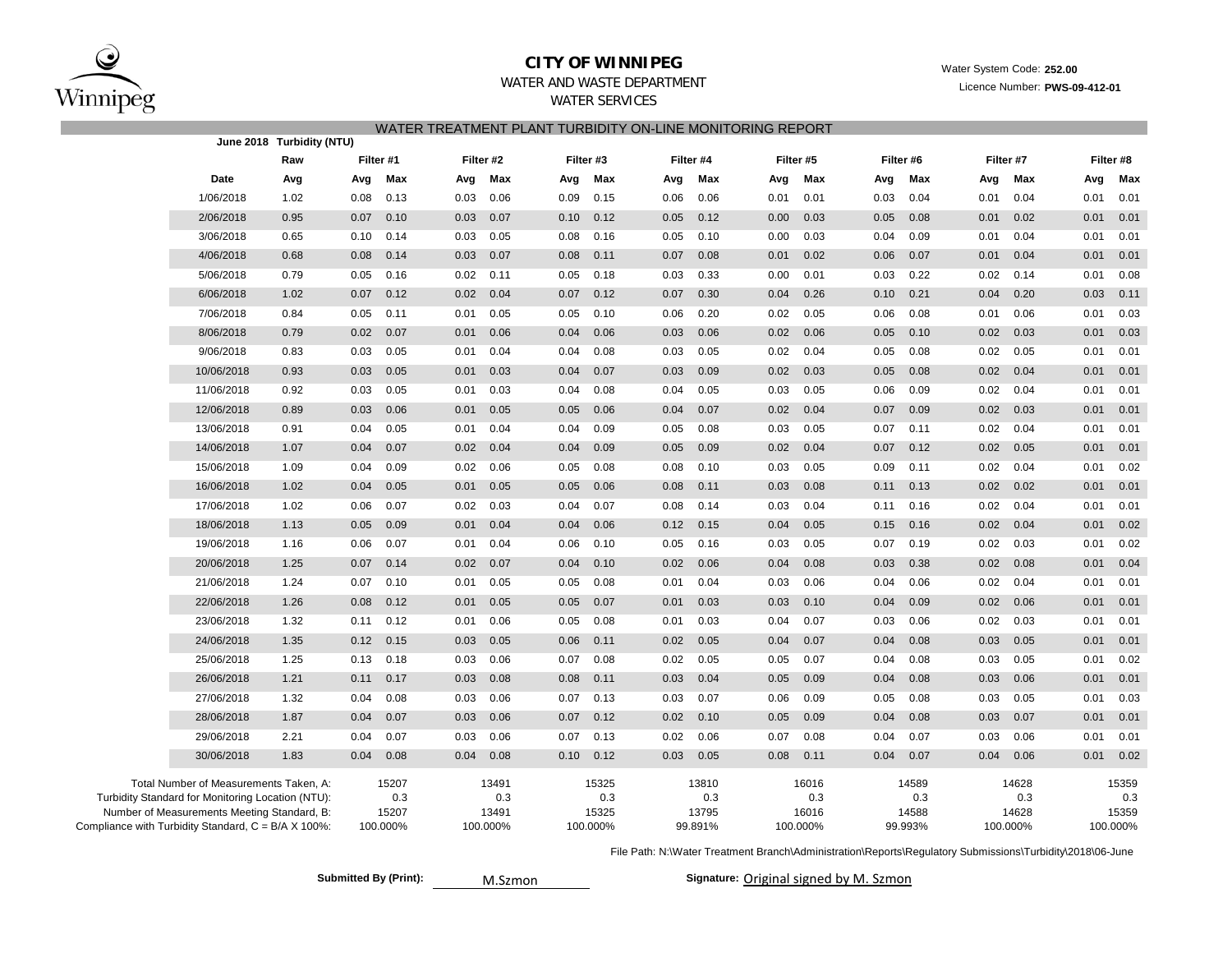

#### CITY OF WINNIPEG WATER AND WASTE DEPARTMENT ENVIRONMENTAL STANDARDS DIVISION

### **WATER TREATMENT PLANT TURBIDITY GRAB MONITORING REPORT**

| Water System Code: 252.00                          | <b>Turbidity (NTU)</b> |                  |           |           |           |                     |           |                     |           |           |           |                     |                     |           |           |                     |           |           |
|----------------------------------------------------|------------------------|------------------|-----------|-----------|-----------|---------------------|-----------|---------------------|-----------|-----------|-----------|---------------------|---------------------|-----------|-----------|---------------------|-----------|-----------|
| Licence No. PWS-09-412-01                          |                        |                  |           |           |           |                     |           |                     |           |           |           |                     |                     |           |           |                     |           |           |
| <b>Date</b>                                        |                        | <b>Raw Water</b> |           | Filter 1  |           | Filter <sub>2</sub> |           | Filter <sub>3</sub> |           | Filter 4  |           | Filter <sub>5</sub> | Filter <sub>6</sub> |           |           | Filter <sub>7</sub> |           | Filter 8  |
|                                                    | Grab                   | Analyser         | Grab      | Analyser  | Grab      | Analyser            | Grab      | Analyser            | Grab      | Analyser  | Grab      | Analyser            | Grab                | Analyser  | Grab      | Analyser            | Grab      | Analyser  |
| 01-Jun-2018                                        | 0.81                   | 1.03             | <b>OL</b> | OL        | 0.09      | 0.05                | 0.09      | 0.10                | 0.09      | 0.06      | 0.08      | < 0.02              | 0.09                | 0.04      | 0.09      | < 0.02              | 0.08      | <0.02     |
| 02-Jun-2018                                        | <b>NA</b>              | <b>NA</b>        | <b>NA</b> | <b>NA</b> | <b>NA</b> | <b>NA</b>           | <b>NA</b> | <b>NA</b>           | <b>NA</b> | <b>NA</b> | <b>NA</b> | <b>NA</b>           | <b>NA</b>           | <b>NA</b> | <b>NA</b> | <b>NA</b>           | <b>NA</b> | <b>NA</b> |
| 03-Jun-2018                                        | <b>NA</b>              | <b>NA</b>        | <b>NA</b> | <b>NA</b> | <b>NA</b> | <b>NA</b>           | <b>NA</b> | <b>NA</b>           | <b>NA</b> | <b>NA</b> | <b>NA</b> | <b>NA</b>           | <b>NA</b>           | <b>NA</b> | <b>NA</b> | <b>NA</b>           | <b>NA</b> | <b>NA</b> |
| 04-Jun-2018                                        | 0.71                   | 0.32             | OL        | OL        | 0.09      | 0.05                | 0.07      | 0.10                | 0.07      | 0.08      | 0.07      | < 0.02              | 0.07                | 0.06      | 0.06      | < 0.02              | 0.07      | <0.02     |
| 05-Jun-2018                                        | 0.70                   | 0.64             | 0.07      | 0.09      | 0.08      | 0.03                | 0.10      | 0.10                | <b>OL</b> | <b>OL</b> | <b>OL</b> | <b>OL</b>           | 0.10                | 0.08      | 0.07      | < 0.02              | 0.07      | <0.02     |
| 06-Jun-2018                                        | 0.65                   | 0.79             | OL        | <b>OL</b> | 0.07      | 0.03                | 0.07      | 0.08                | 0.07      | 0.09      | 0.12      | 0.05                | 0.13                | 0.15      | OL        | OL                  | 0.14      | 0.06      |
| 07-Jun-2018                                        | 0.58                   | 0.87             | 0.09      | 0.03      | <b>OL</b> | <b>OL</b>           | 0.07      | 0.03                | 0.09      | 0.03      | 0.07      | 0.03                | 0.08                | 0.07      | 0.07      | <0.02               | 0.08      | <0.02     |
| 08-Jun-2018                                        | 0.64                   | 0.73             | 0.07      | 0.02      | 0.07      | < 0.02              | 0.08      | 0.04                | 0.08      | 0.04      | OL        | OL                  | 0.08                | 0.08      | 0.07      | 0.02                | OL        | OL        |
| 09-Jun-2018                                        | <b>NA</b>              | <b>NA</b>        | <b>NA</b> | <b>NA</b> | <b>NA</b> | <b>NA</b>           | <b>NA</b> | <b>NA</b>           | <b>NA</b> | <b>NA</b> | <b>NA</b> | <b>NA</b>           | <b>NA</b>           | <b>NA</b> | <b>NA</b> | <b>NA</b>           | <b>NA</b> | <b>NA</b> |
| 10-Jun-2018                                        | <b>NA</b>              | <b>NA</b>        | <b>NA</b> | <b>NA</b> | <b>NA</b> | <b>NA</b>           | <b>NA</b> | <b>NA</b>           | <b>NA</b> | <b>NA</b> | <b>NA</b> | <b>NA</b>           | <b>NA</b>           | <b>NA</b> | <b>NA</b> | <b>NA</b>           | <b>NA</b> | <b>NA</b> |
| 11-Jun-2018                                        | 0.76                   | 0.94             | <b>OL</b> | OL        | 0.09      | 0.03                | 0.07      | 0.05                | 0.08      | 0.05      | 0.08      | 0.03                | 0.08                | 0.07      | 0.07      | < 0.02              | 0.08      | <0.02     |
| 12-Jun-2018                                        | 0.72                   | 0.80             | 0.08      | 0.02      | 0.08      | 0.02                | 0.08      | 0.05                | 0.07      | 0.06      | 0.08      | 0.03                | 0.08                | 0.08      | 0.08      | <0.02               | OL        | OL        |
| 13-Jun-2018                                        | 0.71                   | 0.88             | 0.07      | 0.02      | 0.07      | 0.02                | 0.08      | 0.05                | <b>OL</b> | OL        | 0.07      | 0.02                | 0.09                | 0.10      | 0.07      | <0.02               | 0.06      | <0.02     |
| 14-Jun-2018                                        | 0.75                   | 1.33             | 0.10      | 0.04      | 0.10      | 0.02                | <b>OL</b> | <b>OL</b>           | 0.07      | 0.06      | 0.08      | 0.02                | 0.07                | 0.09      | 0.09      | 0.02                | 0.09      | <0.02     |
| 15-Jun-2018                                        | 0.79                   | 0.98             | OL        | OL        | 0.08      | 0.04                | 0.08      | 0.06                | 0.08      | 0.09      | 0.07      | 0.03                | 0.07                | 0.11      | 0.07      | < 0.02              | 0.07      | <0.02     |
| 16-Jun-2018                                        | <b>NA</b>              | <b>NA</b>        | <b>NA</b> | <b>NA</b> | <b>NA</b> | <b>NA</b>           | <b>NA</b> | <b>NA</b>           | <b>NA</b> | <b>NA</b> | <b>NA</b> | <b>NA</b>           | <b>NA</b>           | <b>NA</b> | <b>NA</b> | <b>NA</b>           | <b>NA</b> | <b>NA</b> |
| 17-Jun-2018                                        | <b>NA</b>              | <b>NA</b>        | <b>NA</b> | <b>NA</b> | <b>NA</b> | <b>NA</b>           | <b>NA</b> | <b>NA</b>           | <b>NA</b> | <b>NA</b> | <b>NA</b> | <b>NA</b>           | <b>NA</b>           | <b>NA</b> | <b>NA</b> | <b>NA</b>           | <b>NA</b> | <b>NA</b> |
| 18-Jun-2018                                        | 0.92                   | 1.14             | <b>OL</b> | <b>OL</b> | 0.09      | 0.03                | 0.08      | 0.05                | 0.08      | 0.12      | 0.08      | 0.03                | 0.07                | 0.15      | 0.09      | < 0.02              | 0.08      | <0.02     |
| 19-Jun-2018                                        | 0.95                   | 1.09             | 0.08      | 0.05      | 0.08      | 0.02                | 0.08      | 0.05                | 0.09      | 0.16      | <b>OL</b> | <b>OL</b>           | 0.08                | 0.18      | 0.08      | < 0.02              | 0.07      | <0.02     |
| 20-Jun-2018                                        | 1.08                   | 1.23             | 0.07      | 0.08      | 0.08      | 0.04                | 0.08      | 0.06                | 0.08      | 0.03      | 0.07      | 0.03                | 0.09                | 0.05      | 0.08      | 0.03                | 0.10      | 0.02      |
| 21-Jun-2018                                        | 1.02                   | 1.22             | 0.07      | 0.08      | OL        | <b>OL</b>           | 0.07      | 0.06                | 0.08      | 0.03      | 0.08      | 0.04                | 0.09                | 0.06      | 0.08      | 0.02                | 0.08      | 0.02      |
| 22-Jun-2018                                        | 1.03                   | 1.20             | 0.07      | 0.08      | 0.07      | 0.02                | 0.07      | 0.05                | 0.09      | 0.03      | 0.15      | 0.09                | 0.14                | 0.10      | 0.14      | 0.05                | OL        | OL        |
| 23-Jun-2018                                        | <b>NA</b>              | <b>NA</b>        | <b>NA</b> | <b>NA</b> | <b>NA</b> | <b>NA</b>           | <b>NA</b> | <b>NA</b>           | <b>NA</b> | <b>NA</b> | <b>NA</b> | <b>NA</b>           | <b>NA</b>           | <b>NA</b> | <b>NA</b> | <b>NA</b>           | <b>NA</b> | <b>NA</b> |
| 24-Jun-2018                                        | <b>NA</b>              | <b>NA</b>        | <b>NA</b> | <b>NA</b> | <b>NA</b> | <b>NA</b>           | <b>NA</b> | <b>NA</b>           | <b>NA</b> | <b>NA</b> | <b>NA</b> | <b>NA</b>           | <b>NA</b>           | <b>NA</b> | <b>NA</b> | <b>NA</b>           | <b>NA</b> | <b>NA</b> |
| 25-Jun-2018                                        | 1.08                   | 1.11             | 0.10      | 0.16      | 0.09      | 0.05                | 0.09      | 0.08                | 0.07      | 0.02      | 0.06      | 0.04                | 0.07                | 0.05      | OL        | OL                  | 0.07      | <0.02     |
| 26-Jun-2018                                        | 0.95                   | 1.12             | 0.09      | 0.15      | OL        | <b>OL</b>           | 0.11      | 0.08                | 0.11      | 0.03      | 0.10      | 0.06                | 0.10                | 0.06      | 0.09      | 0.02                | 0.12      | 0.03      |
| 27-Jun-2018                                        | 1.17                   | 1.34             | 0.08      | 0.04      | 0.08      | 0.03                | 0.13      | 0.11                | 0.10      | 0.04      | <b>OL</b> | <b>OL</b>           | 0.09                | 0.06      | 0.08      | 0.03                | 0.07      | <0.02     |
| 28-Jun-2018                                        | 0.92                   | 1.26             | 0.08      | < 0.02    | 0.08      | 0.03                | 0.07      | 0.07                | <b>OL</b> | OL        | 0.08      | 0.05                | 0.09                | 0.05      | 0.10      | 0.02                | 0.10      | <0.02     |
| 29-Jun-2018                                        | 1.04                   | 1.24             | 0.10      | 0.03      | 0.08      | 0.04                | 0.07      | 0.08                | 0.09      | 0.04      | 0.07      | 0.06                | <b>OL</b>           | <b>OL</b> | 0.08      | 0.04                | 0.07      | < 0.02    |
| 30-Jun-2018                                        | <b>NA</b>              | <b>NA</b>        | <b>NA</b> | <b>NA</b> | <b>NA</b> | <b>NA</b>           | <b>NA</b> | <b>NA</b>           | <b>NA</b> | <b>NA</b> | <b>NA</b> | <b>NA</b>           | <b>NA</b>           | <b>NA</b> | <b>NA</b> | <b>NA</b>           | <b>NA</b> | <b>NA</b> |
| Total number of measurements taken, A:             |                        |                  | 15        |           | 18        |                     | 20        |                     | 18        |           | 17        |                     | 20                  |           | 19        |                     | 18        |           |
| Turbidity Standard for Monitoring Location (NTU):  |                        |                  | 0.30      |           | 0.30      |                     | 0.30      |                     | 0.30      |           | 0.30      |                     | 0.30                |           | 0.30      |                     | 0.30      |           |
| Number of measurements meeting standard, B:        |                        |                  | 15        |           | 18        |                     | 20        |                     | 18        |           | 17        |                     | 20                  |           | 19        |                     | 18        |           |
| Compliance with Turbidity Standard, C= B/A X 100%: |                        |                  | 100%      |           | 100%      |                     | 100%      |                     | 100%      |           | 100%      |                     | 100%                |           | 100%      |                     | 100%      |           |

NS: No Sample NA: Not Analyzed OL: Off-Line

**Comments: Report Compiled By:** Report Compiled By: H.Demchenko

**Approved in LIMS By: C.Diduck**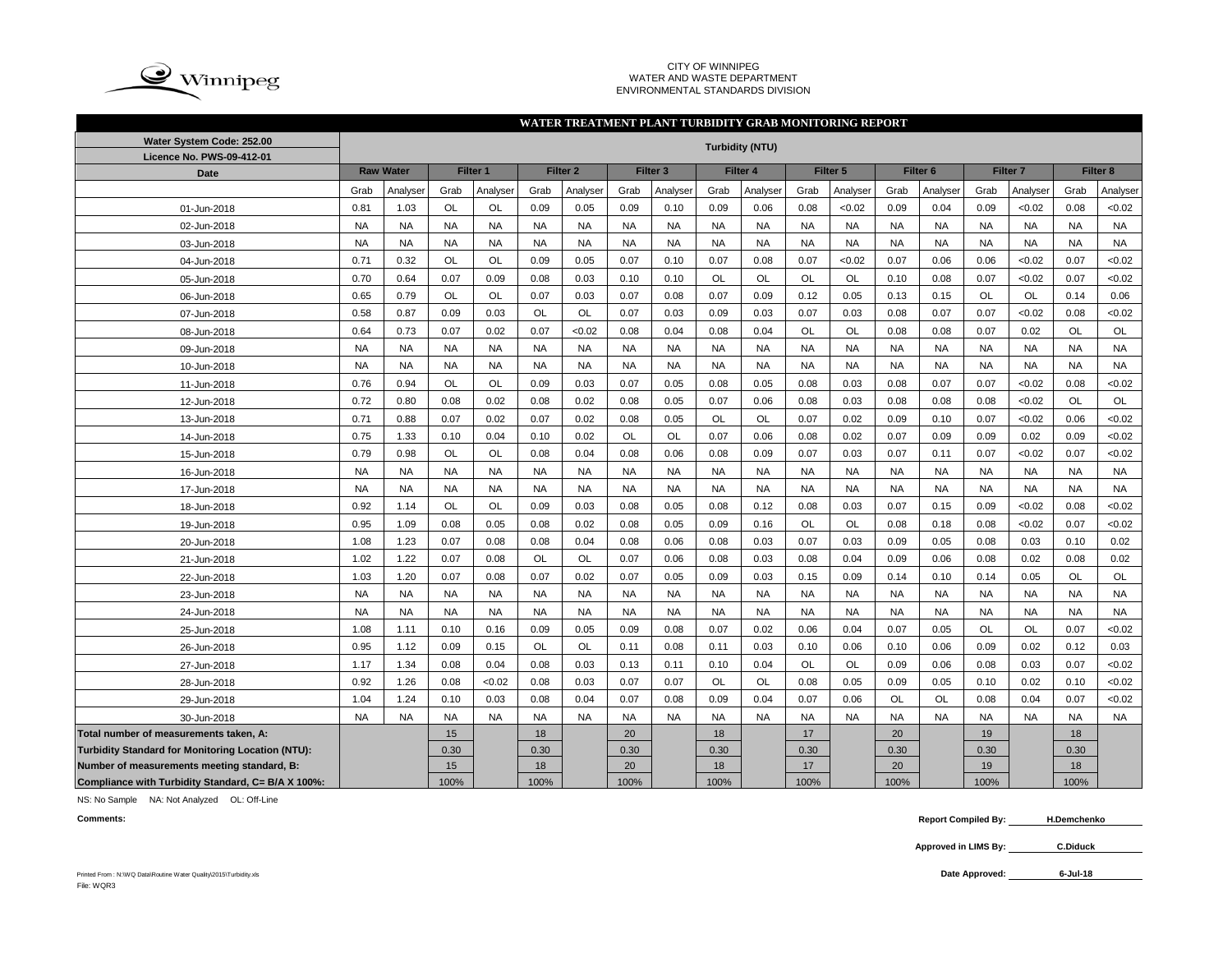

**City Of Winnipeg**

Water and Waste Department Water Services

## Deacon Booster Pumping Station WATER TREATMENT PLANT FREE CHLORINE ON-LINE MONITORING REPORT

| Water System Code:     |
|------------------------|
| Licence Number:        |
| <b>Report Created:</b> |

Water System Code: **252.00** Licence Number: **PWS-09-412-01**

01 July 2018 **Report Period: June 2018** 

|                                             |                                      | <b>BRANCH1</b><br>[mg/L] |                  | <b>BRANCH 2</b><br>[mg/L] |              |  |  |  |  |  |  |
|---------------------------------------------|--------------------------------------|--------------------------|------------------|---------------------------|--------------|--|--|--|--|--|--|
|                                             | Date                                 | Average                  | Minimum          | Average                   | Minimum      |  |  |  |  |  |  |
|                                             | 01/06/2018                           | 1.18                     | 0.98             | 1.12                      | 0.93         |  |  |  |  |  |  |
|                                             | 02/06/2018                           | 1.05                     | 0.92             | 1.00                      | 0.83         |  |  |  |  |  |  |
|                                             | 03/06/2018                           | 0.96                     | 0.79             | 0.90                      | 0.77         |  |  |  |  |  |  |
|                                             | 04/06/2018                           | 1.01                     | 0.82             | 0.98                      | 0.88         |  |  |  |  |  |  |
|                                             | 05/06/2018                           | 1.05                     | 0.79             | 1.00                      | 0.74         |  |  |  |  |  |  |
|                                             | 06/06/2018                           | 1.28                     | 0.82             | 1.07                      | 0.73         |  |  |  |  |  |  |
|                                             | 07/06/2018                           | 1.16                     | 1.02             | 1.13                      | 1.03         |  |  |  |  |  |  |
|                                             | 08/06/2018                           | 1.09                     | 0.87             | 1.00                      | 0.80         |  |  |  |  |  |  |
|                                             | 09/06/2018                           | 1.15                     | 0.86             | 1.14                      | 0.79         |  |  |  |  |  |  |
|                                             | 10/06/2018                           | 1.20                     | 1.08             | 1.15                      | 1.02         |  |  |  |  |  |  |
|                                             | 11/06/2018                           | 1.09                     | 0.97             | 1.01                      | 0.90         |  |  |  |  |  |  |
|                                             | 12/06/2018                           | 0.99                     | 0.64             | 1.00                      | 0.74         |  |  |  |  |  |  |
|                                             | 13/06/2018                           | 0.97                     | 0.67             | 0.98                      | 0.86         |  |  |  |  |  |  |
|                                             | 14/06/2018                           | 1.13                     | 1.05             | 1.05                      | 0.95         |  |  |  |  |  |  |
|                                             | 15/06/2018                           | 1.24                     | 1.11             | 1.20                      | 1.03         |  |  |  |  |  |  |
|                                             | 16/06/2018                           | 1.09                     | 0.97             | 1.09                      | 1.03         |  |  |  |  |  |  |
|                                             | 17/06/2018                           | 1.09                     | 0.93             | 1.14                      | 1.02         |  |  |  |  |  |  |
|                                             | 18/06/2018                           | 1.12                     | 1.02             | 1.14                      | 1.09         |  |  |  |  |  |  |
|                                             | 19/06/2018                           | 1.10                     | 0.99             | 1.16                      | 1.07         |  |  |  |  |  |  |
|                                             | 20/06/2018                           | 1.03                     | 0.63             | 1.17                      | 0.70         |  |  |  |  |  |  |
|                                             | 21/06/2018                           | 1.22                     | 0.97             | 1.36                      | 1.13         |  |  |  |  |  |  |
|                                             | 22/06/2018                           | 1.25                     | 1.02             | 1.30                      | 1.10         |  |  |  |  |  |  |
|                                             | 23/06/2018                           | 1.35                     | 1.10             | 1.28                      | 1.09         |  |  |  |  |  |  |
|                                             | 24/06/2018                           | 1.27                     | 1.13             | 1.22                      | 1.08         |  |  |  |  |  |  |
|                                             | 25/06/2018                           | 1.20                     | 1.05             | 1.14                      | 1.06         |  |  |  |  |  |  |
|                                             | 26/06/2018                           | 1.18                     | 1.06             | 1.14                      | 1.04         |  |  |  |  |  |  |
|                                             | 27/06/2018                           | 1.19                     | 1.07             | 1.16                      | 1.07         |  |  |  |  |  |  |
|                                             | 28/06/2018                           | 1.17                     | 1.05             | 1.15                      | 1.07         |  |  |  |  |  |  |
|                                             | 29/06/2018                           | 1.09                     | 0.93             | 1.03                      | 0.89         |  |  |  |  |  |  |
|                                             | 30/06/2018                           | 1.08                     | 0.97             | 1.03                      | 0.93         |  |  |  |  |  |  |
|                                             |                                      |                          |                  |                           |              |  |  |  |  |  |  |
|                                             | Total Number of Measurements, A:     |                          | 20879            |                           | 20880        |  |  |  |  |  |  |
| Number of Measurements Meeting Standard, B: | Minimum Free Chlorine Standard:      |                          | 0.5<br>20879     |                           | 0.5<br>20880 |  |  |  |  |  |  |
|                                             | COMPLIANCE, $C = B/A \times 100\%$ : |                          | 100.00<br>100.00 |                           |              |  |  |  |  |  |  |

File Path: N:\Water Treatment Branch\Administration\Reports\Regulatory Submissions\Chlorine\2018\06-June

Submitted By (Print): M.Szmon

Signature: Original signed by M.Szmon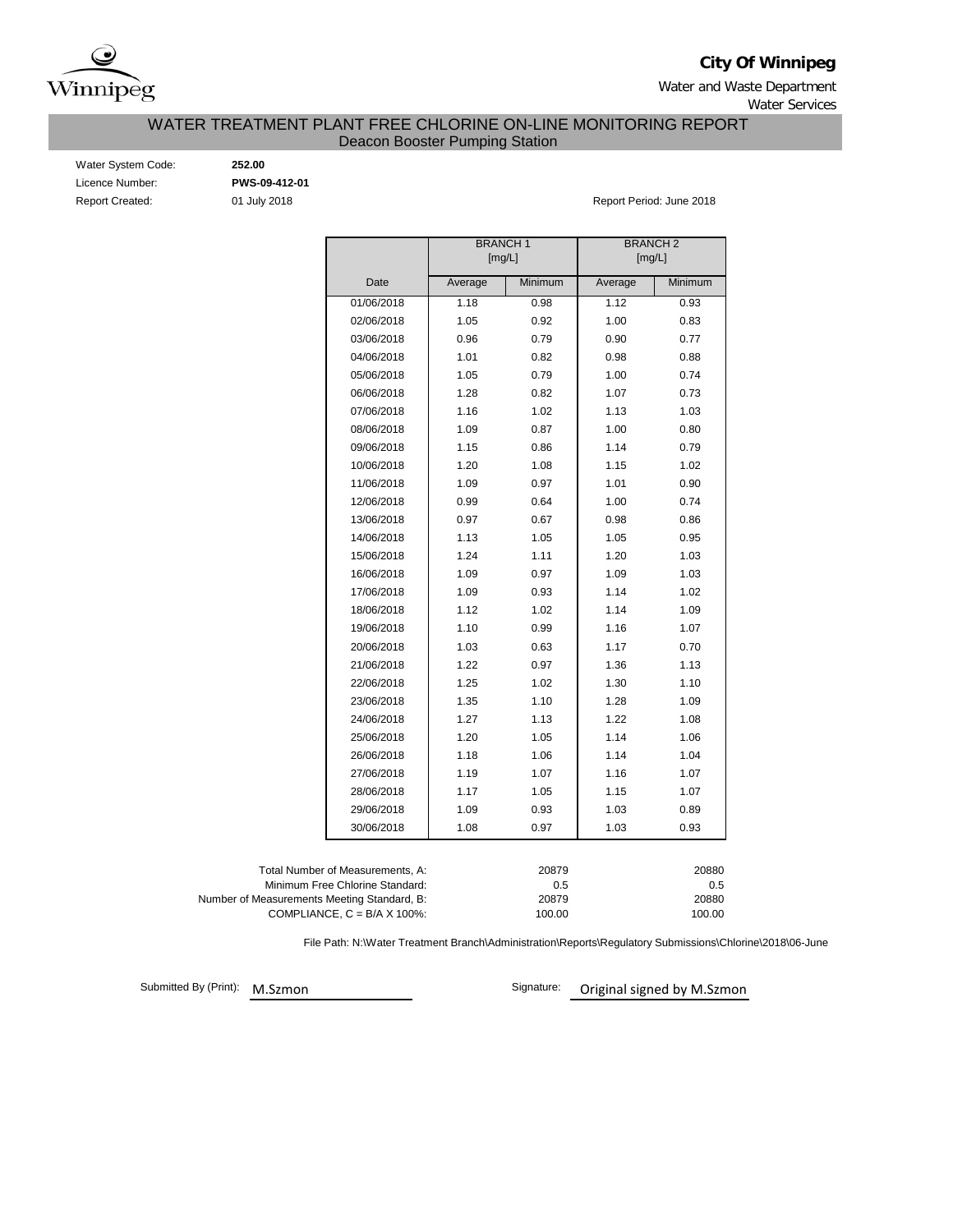| $\bullet$ Winnipeg                                            |                                                                                           |                             | WATER AND WASTE DEPARTMENT<br>ENVIRONMENTAL STANDARDS DIVISION |                      |                                 |           |  |  |  |  |  |
|---------------------------------------------------------------|-------------------------------------------------------------------------------------------|-----------------------------|----------------------------------------------------------------|----------------------|---------------------------------|-----------|--|--|--|--|--|
| WATER TREATMENT PLANT CHLORINE GRAB MONITORING REPORT         |                                                                                           |                             |                                                                |                      |                                 |           |  |  |  |  |  |
|                                                               |                                                                                           |                             |                                                                |                      |                                 |           |  |  |  |  |  |
| Water System Code: 252.00<br><b>Licence No. PWS-09-412-01</b> | Deacon Booster Pumping Station Branch 1<br><b>Deacon Booster Pumping Station Branch 2</b> |                             |                                                                |                      |                                 |           |  |  |  |  |  |
| <b>Date</b>                                                   |                                                                                           | <b>Free Chlorine (mg/L)</b> | <b>Total Chlorine</b><br>(mg/L)                                | Free Chlorine (mg/L) | <b>Total Chlorine</b><br>(mg/L) |           |  |  |  |  |  |
|                                                               | Analyser                                                                                  | Grab                        | Grab                                                           | Analyser             | Grab                            | Grab      |  |  |  |  |  |
| 01-Jun-2018                                                   | 1.12                                                                                      | 1.15                        | 1.34                                                           | 1.10                 | 1.12                            | 1.32      |  |  |  |  |  |
| 02-Jun-2018                                                   | <b>NA</b>                                                                                 | <b>NA</b>                   | NA                                                             | NA                   | NA                              | <b>NA</b> |  |  |  |  |  |
| 03-Jun-2018                                                   | <b>NA</b>                                                                                 | <b>NA</b>                   | NA.                                                            | <b>NA</b>            | NA.                             | <b>NA</b> |  |  |  |  |  |
| 04-Jun-2018                                                   | 0.94                                                                                      | 0.95                        | 1.23                                                           | 0.89                 | 1.01                            | 1.15      |  |  |  |  |  |
| 05-Jun-2018                                                   | 1.07                                                                                      | 1.14                        | 1.30                                                           | 1.04                 | 1.11                            | 1.31      |  |  |  |  |  |
| 06-Jun-2018                                                   | 0.82                                                                                      | 1.12                        | 1.43                                                           | 0.90                 | 1.12                            | 1.34      |  |  |  |  |  |
| 07-Jun-2018                                                   | 1.15                                                                                      | 1.31                        | 1.56                                                           | 1.16                 | 1.21                            | 1.43      |  |  |  |  |  |
| 08-Jun-2018                                                   | 1.11                                                                                      | 1.16                        | 1.33                                                           | 1.06                 | 1.13                            | 1.29      |  |  |  |  |  |
| 09-Jun-2018                                                   | <b>NA</b>                                                                                 | <b>NA</b>                   | <b>NA</b>                                                      | <b>NA</b>            | <b>NA</b>                       | <b>NA</b> |  |  |  |  |  |
| 10-Jun-2018                                                   | <b>NA</b>                                                                                 | <b>NA</b>                   | <b>NA</b>                                                      | <b>NA</b>            | <b>NA</b>                       | <b>NA</b> |  |  |  |  |  |
| 11-Jun-2018                                                   | 1.23                                                                                      | 1.23                        | 1.42                                                           | 1.11                 | 1.13                            | 1.31      |  |  |  |  |  |
| 12-Jun-2018                                                   | 0.99                                                                                      | 1.12                        | 1.32                                                           | 1.04                 | 1.08                            | 1.26      |  |  |  |  |  |
| 13-Jun-2018                                                   | 0.87                                                                                      | 1.11                        | 1.30                                                           | 0.97                 | 1.15                            | 1.28      |  |  |  |  |  |
| 14-Jun-2018                                                   | 1.15                                                                                      | 1.19                        | 1.36                                                           | 1.03                 | 1.17                            | 1.39      |  |  |  |  |  |
| 15-Jun-2018                                                   | 1.18                                                                                      | 1.29                        | 1.49                                                           | 1.12                 | 1.24                            | 1.46      |  |  |  |  |  |
| 16-Jun-2018                                                   | <b>NA</b>                                                                                 | <b>NA</b>                   | <b>NA</b>                                                      | <b>NA</b>            | <b>NA</b>                       | <b>NA</b> |  |  |  |  |  |
| 17-Jun-2018                                                   | <b>NA</b>                                                                                 | <b>NA</b>                   | <b>NA</b>                                                      | <b>NA</b>            | <b>NA</b>                       | <b>NA</b> |  |  |  |  |  |
| 18-Jun-2018                                                   | 1.21                                                                                      | 1.21                        | 1.42                                                           | 1.14                 | 1.18                            | 1.42      |  |  |  |  |  |
| 19-Jun-2018                                                   | 1.06                                                                                      | 1.14                        | 1.30                                                           | 1.16                 | 1.22                            | 1.39      |  |  |  |  |  |
| 20-Jun-2018                                                   | 0.95                                                                                      | 1.10                        | 1.25                                                           | 1.10                 | 1.17                            | 1.36      |  |  |  |  |  |
| 21-Jun-2018                                                   | 1.02                                                                                      | 1.25                        | 1.35                                                           | 1.16                 | 1.26                            | 1.50      |  |  |  |  |  |
| 22-Jun-2018                                                   | 1.29                                                                                      | 1.29                        | 1.48                                                           | 1.33                 | 1.33                            | 1.51      |  |  |  |  |  |
| 23-Jun-2018                                                   | <b>NA</b>                                                                                 | <b>NA</b>                   | <b>NA</b>                                                      | <b>NA</b>            | <b>NA</b>                       | <b>NA</b> |  |  |  |  |  |
| 24-Jun-2018                                                   | <b>NA</b>                                                                                 | <b>NA</b>                   | <b>NA</b>                                                      | <b>NA</b>            | NA.                             | <b>NA</b> |  |  |  |  |  |
| 25-Jun-2018                                                   | 1.17                                                                                      | 1.18                        | 1.36                                                           | 1.14                 | 1.13                            | 1.33      |  |  |  |  |  |
| 26-Jun-2018                                                   | 1.20                                                                                      | 1.20                        | 1.33                                                           | 1.17                 | 1.14                            | 1.32      |  |  |  |  |  |
| 27-Jun-2018                                                   | 1.08                                                                                      | 1.19                        | 1.39                                                           | 1.10                 | 1.19                            | 1.33      |  |  |  |  |  |
| 28-Jun-2018                                                   | 1.25                                                                                      | 1.23                        | 1.45                                                           | 1.23                 | 1.27                            | 1.45      |  |  |  |  |  |
| 29-Jun-2018                                                   | 1.16                                                                                      | 1.09                        | 1.31                                                           | 1.09                 | 1.11                            | 1.28      |  |  |  |  |  |
| 30-Jun-2018                                                   | <b>NA</b>                                                                                 | <b>NA</b>                   | <b>NA</b>                                                      | <b>NA</b>            | <b>NA</b>                       | <b>NA</b> |  |  |  |  |  |
| Total number of measurements taken, A:                        |                                                                                           | 21                          |                                                                |                      | 21                              |           |  |  |  |  |  |
| Chlorine Standard for Monitoring Location (mg/L):             |                                                                                           | 0.50                        |                                                                |                      | 0.50                            |           |  |  |  |  |  |
| Number of measurements meeting standard, B:                   |                                                                                           | 21                          |                                                                |                      | 21                              |           |  |  |  |  |  |
| Compliance with Chlorine Standard, C= B/A X 100%:             |                                                                                           | 100%                        |                                                                |                      | 100%                            |           |  |  |  |  |  |

CITY OF WINNIPEG

NS: No Sample NA: Not Analyzed OL: Off-Line

 $\rightarrow$ 

| <b>Comments:</b> | <b>Report Compiled Bv:</b> | <b>H.Demchenko</b> |
|------------------|----------------------------|--------------------|
|                  |                            |                    |

**Approved in LIMS By: C.Diduck**

Printed From : N:\WQ Data\Routine Water Quality\2018\Chlorine.xls **Date Approved:** Date Approved: File: WQR3

**6-Jul-18**